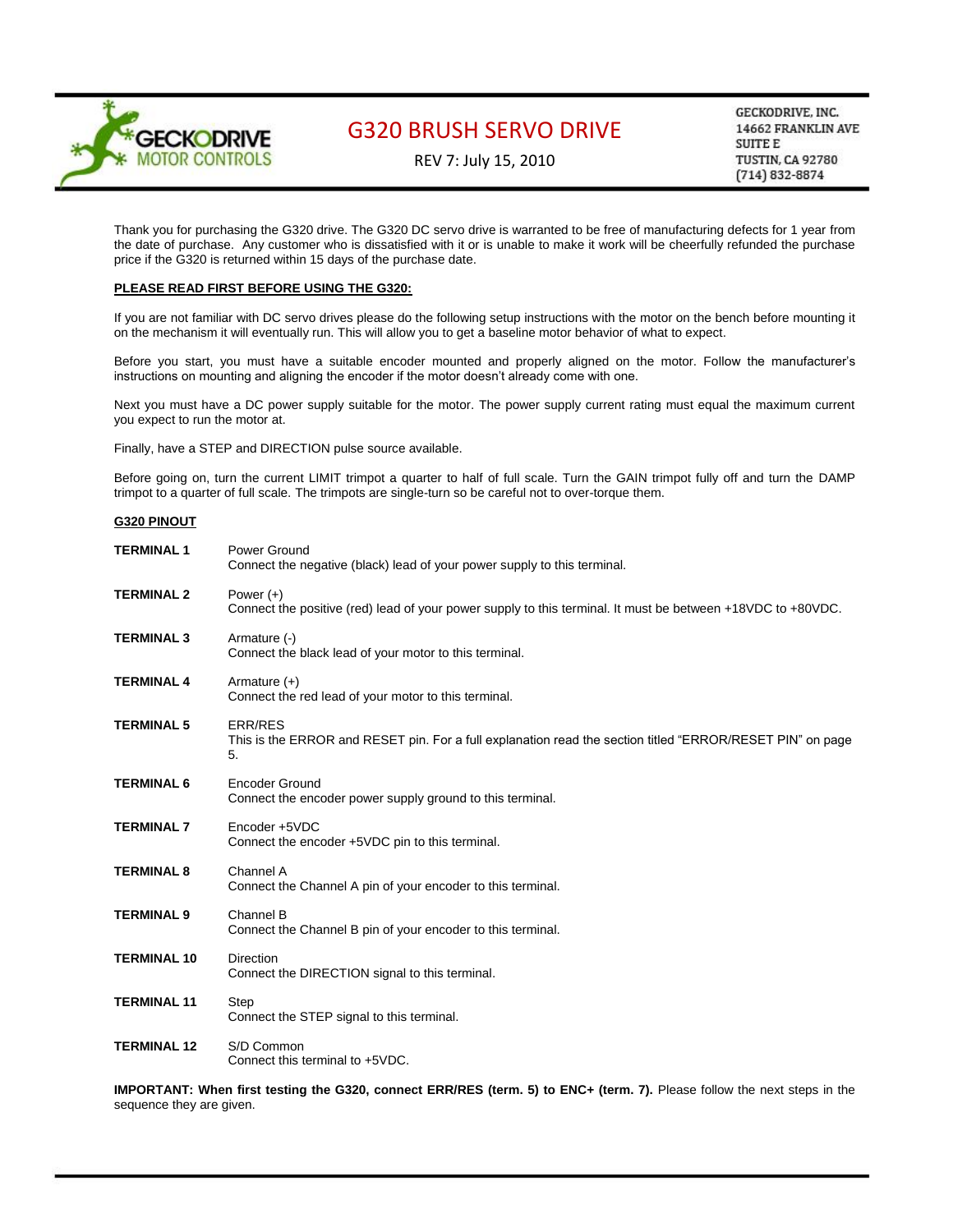

REV 7: July 15, 2010

GECKODRIVE, INC. 14662 FRANKLIN AVE **SUITE E TUSTIN, CA 92780**  $(714) 832 - 8874$ 

## **STEP 1: CONNECTING THE ENCODER**

The encoder must be a digital quadrature TTL output type that operates on a single +5VDC power supply and the power supply current rating must be less than 50 mA if it is being powered by the G320. It should be at least a 200 line encoder. If the encoder supply current is more than 50 mA, use an external +5VDC supply. **IMPORTANT: Connect a 470 ohm resistor from TERMINAL 6 to TERMINAL 7 if an external power supply is used for the encoder.**

| <b>TERMINAL 6</b> | FNC-<br>Connect the encoder power supply ground to this terminal. |
|-------------------|-------------------------------------------------------------------|
| <b>TERMINAL 7</b> | $ENC+$<br>Connect the encoder +5VDC to this terminal              |
| <b>TERMINAL 8</b> | Phase A<br>Connect the encoder phase "A" to this terminal         |
| TFRMINAL 9        | Phase R                                                           |

Connect the encoder phase "B" to this terminal

To determine the optimal encoder line count, please follow the instructions below.

- 1.) Determine motors no load RPM
- 2.) Calculate rated RPM as 80% of no load RPM
- 3.) Divide (#2) by 60 to get revolutions per second
- 4.) Determine the CNC program's maximum step pulse frequency (in Hz)
- 5.) Divide (#4) by (#3), which will give you the maximum counts per revolution
- 6.) Divide (#5) by 4, which will give you the max line count
- 7.) Pick the first standard line count below (#6)

An example of using that formula with a 45kHz step pulse frequency and a maximum motor RPM of 3000:

 $(45kHz / 40) / 4 = 281.25$ 

## **STEP 2: CONNECTING THE POWER SUPPLY**

**CAUTION!** Never put a switch on the DC side of the power supply! This will damage, if not destroy, your drive!

Keep the power supply leads short and use the largest wire gauge that will fit in the terminals. If the lead length is more than 18" use a 1000 uF capacitor across the G320 power supply terminals. Make sure your power supply can provide the peak current the motor may draw. The power supply voltage must be between 18 VDC and 80 VDC. The actual voltage should not be more than 5 volts higher than the motor's rated voltage.

**TERMINAL 1** Power Ground

Connect the negative (black) lead of your power supply to this terminal.

**TERMINAL 2** Power (+) Connect the positive (red) lead of your power supply to this terminal. It must be between +18VDC to +80VDC.

#### **STEP 3: TESTING THE ENCODER**

At this point the encoder should be tested for functionality. If you wish to monitor the POSITION ERROR test point with a voltmeter or oscilloscope, then remove the cover of the drive now. If you have a choice, pick the oscilloscope.

The POSITION ERROR test point shows the difference between the command position and the actual motor position. When both are the same, the voltage will be +5VDC. For every count the motor is clockwise of the command position, the voltage will decrease by 0.04 volts. When it drops to 0.4 volts, the protection circuit takes over and resets the drive for 3 seconds. While in reset mode, the FAULT light is on.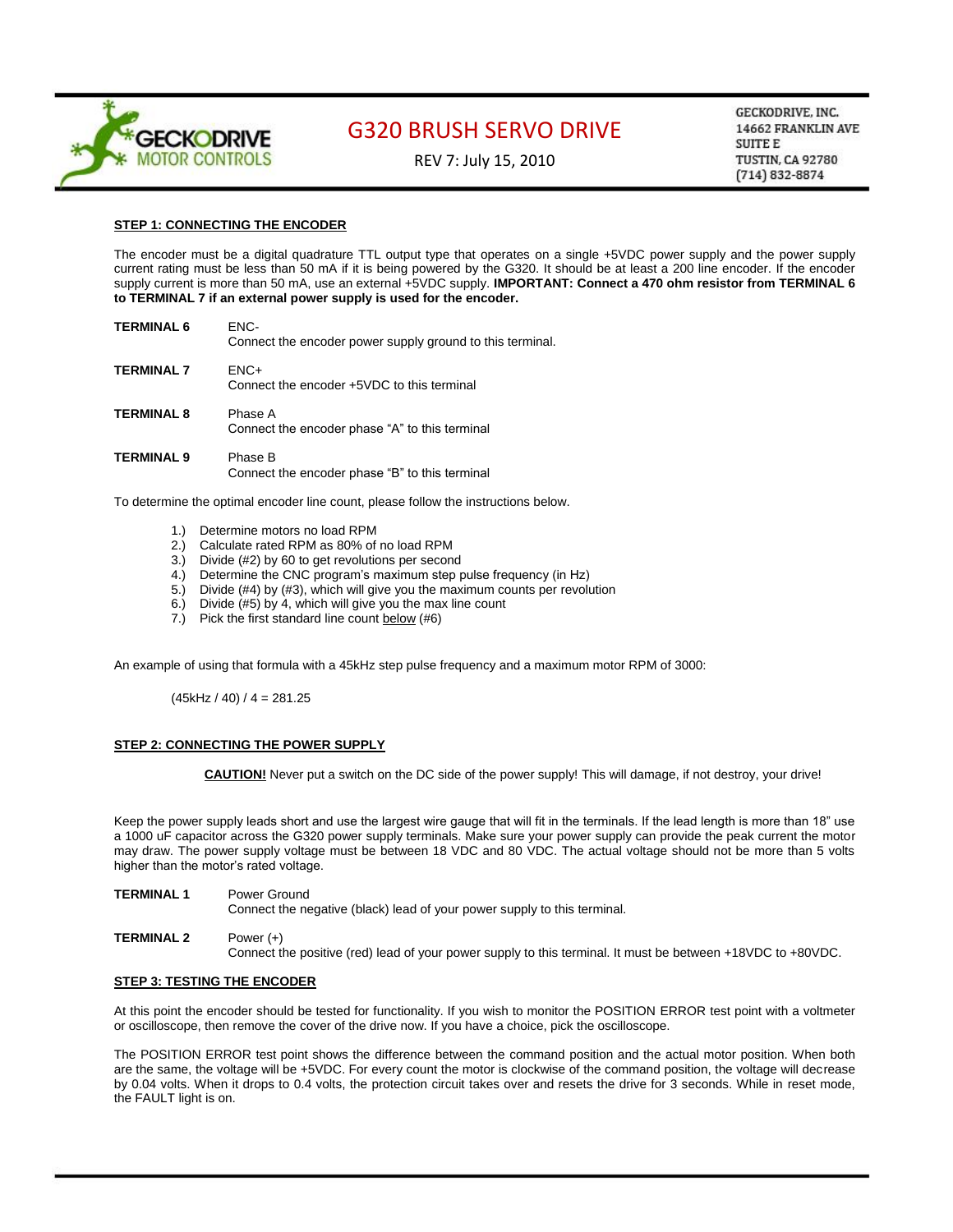

REV 7: July 15, 2010

GECKODRIVE, INC. 14662 FRANKLIN AVE **SUITE E TUSTIN, CA 92780**  $(714) 832 - 8874$ 

For counter-clockwise position errors the voltage will increase by 0.04 volts for every count until it reaches 9.6 volts when again the protection circuit takes over as before.

VOLTMETER MONITORING: Place the red lead on the test point and the black lead on the large blue capacitor lead (GND) furthest from the main connector. Turn on the power supply. The FAULT light should be on for 3 seconds and then turn off. The voltmeter should read +5VDC. Turn the motor shaft clockwise VERY slowly. The voltmeter reading should decrease 0.04 volts for every encoder count. When the reading reaches 0.4 volts, the red light will turn on and the voltage will jump back to +5VDC. After 3 seconds the light will turn off. You may turn the motor shaft counter-clockwise as well. The voltage will increase then by 0.04 volts per count until it reaches 9.6 volts and trips the protection circuit.

OSCILLOSCPE MONITORING: Set the scope to 2 volts / cm vertical and about 1 millisecond per cm horizontal. Zero the trace to the bottom line on the screen. DC couple the input. Place the probe on the test point and the ground clip to the blue capacitor ground lead. Follow the steps in VOLTMETER TESTING above.

## **STEP 4: CONNECTING CONTROL INPUTS**

The control input group is the standard step motor drive STEP, DIRECTION and +5VDC lines. The STEP and DIRECTION signal drivers must be TTL compatible and have edge transition times of 100 ns or faster. The +5VDC is the opto-isolator common anode line and must be returned to the pulse source +5VDC supply.

- **TERMINAL 10** Direction Connect the DIRECTION line to this terminal.
- **TERMINAL 11** Step Connect the STEP line to this terminal.
- **TERMINAL 12** Common Connect this terminal to the controller +5VDC power supply

### **STEP 5: TESTING THE CONTROL INPUTS**

You may wish to test the functionality of these inputs. If you used an oscilloscope in the previous section, leave it connected to the test point. If you used a voltmeter, then remove it from the drive.

Set the STEP pulse generator to about 40 pulses per second and set the DIRECTION output to clockwise (logical "1"). Turn on the power supply. After the power-on reset period of 5 seconds the FAULT light will turn off.

If you are using an oscilloscope, then the test point voltage will begin to increase until 3 seconds later it trips the protection circuit at 9.6 volts. The FAULT light will turn on for 5 seconds and voltage will snap back to +5VDC. After the FAULT turns off, the sequence will repeat again.

If you are not using an oscilloscope, just see if the FAULT light turns on and off every three seconds.

### **STEP 6: CONNECTING THE MOTOR**

Make sure the power is off and the STEP pulse source is set to zero pulses per second. Check to see if the trimpot settings are set according to the instructions on page 2. You may wish to secure the motor so it can't jump off the bench.

- **TERMINAL 3** Armature (-) Connect the BLACK motor lead to this terminal.
- **TERMINAL 4** Armature (+) Connect the RED motor lead to this terminal.

## **STEP 7: TUNING THE SERVO**

Turn on the power supply. The FAULT light should turn off after 3 seconds. If everything is correct there should be an audible "singing" noise coming from your motor. This is normal. The motor is dithering or bouncing between adjacent encoder counts. The integral term in a PID loop has infinite DC gain over time and will amplify even the smallest position error. Because encoder feedback can only occur on count edges, the loop is "blind" until it encounters an encoder count edge. It then reverses the motor direction until another edge is found, then the process repeats.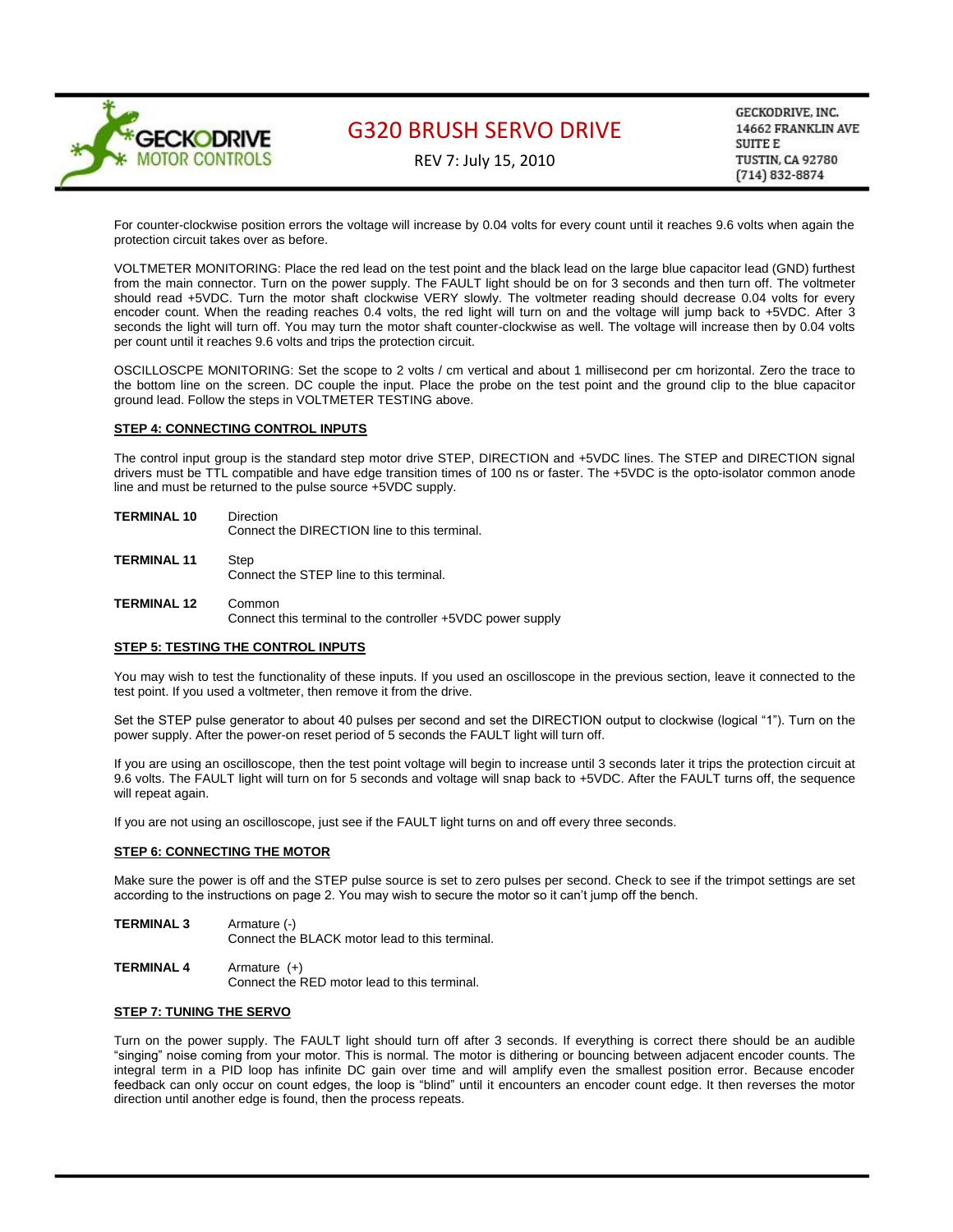

REV 7: July 15, 2010

GECKODRIVE, INC. 14662 FRANKLIN AVE **SUITE E** TUSTIN, CA 92780  $(714) 832 - 8874$ 

If the motor jumps slightly and the FAULT light immediately turns back on, then either the motor is wired backwards or the trimpots are misadjusted. Check the trimpot settings. If they seem right then switch the motor leads and try again. If it still doesn't work and all the previous steps have been followed, call Geckodrive Support at the number at the end of this document.

Now turn on your STEP pulse source and ramp the speed up to see if the motor turns. It should turn clockwise with a logical "1" on the DIRECTION input.

The optimum way to tune the servo is to induce an impulse load on the motor while watching an oscilloscope to see how the motor behaves in response, then adjusting the PID co-efficient for optimal behavior.



In all cases the motor must return to the command position, what matters is how it does it. The manner in which the motor returns to its command position is called damping. At one extreme, called over damped response, the motor returns to position after a long, drawn out delay. At the other extreme, called under damped response, the motor returns to its position too rapidly, overshoots, returns and undershoots and so on until it finally settles at its command position. This is also called ringing; when extreme, the over/undershoot builds in amplitude until the motor enters violent oscillation. Between the two extremes is the optimal response called critical damping. Here the motor rapidly returns to its position with little or no overshoot in the minimal amount of time.



### **POSITION ERROR TEST POINT NOTE:**

Don't confuse the POSITION ERROR with the motor or machine position. The signal is actually the differential position error between the command speed and the motor speed. As noted above, sending clockwise STEP pulses moves the POSITION ERROR voltage more positive while turning the motor clockwise moves the POSITION ERROR voltage more negative.

When the motor encoder counts match the number of STEP pulses being sent one for one, the POSITION ERROR voltage stays at +5VDC. If the motor gets ahead of the STEP pulses such as during very rapid deceleration, the voltage will decrease by 0.04 volts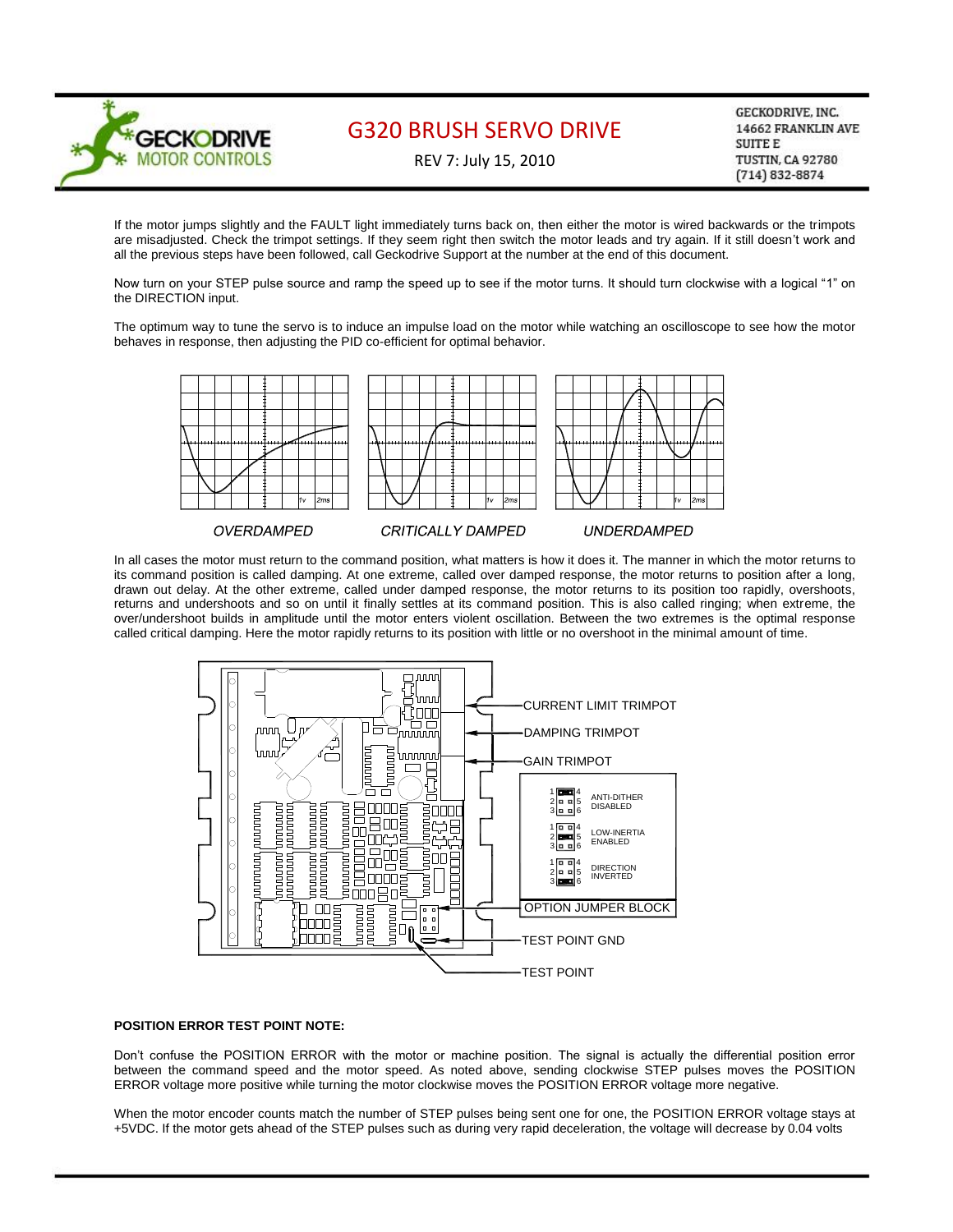

REV 7: July 15, 2010

GECKODRIVE, INC. 14662 FRANKLIN AVE **SUITE E** TUSTIN, CA 92780  $(714) 832 - 8874$ 

for every encoder count the motor is ahead of the STEP pulses sent. The PID algorithm will force the motor to match the STEP input over time and restore the POSITION ERROR voltage back to +5 VDC.

### **GAIN AND DAMPING:**

GAIN and DAMPING settings generally track each other. If you increase GAIN (greater stiffness), then increased DAMPING is needed as well to restore critical damping. Be careful, increasing GAIN without increasing DAMPING may cause the motor to break out into violent oscillation.

The higher GAIN is set, the noisier the motor will be when stopped. This is because higher gain causes more vigorous dithering between encoder counts at rest. There is a trade-off between high gain (high stiffness) on one hand and excessive dithering (noise and motor heating) on the other. Use your best judgment here.

To see how your servo is compensated, it is first necessary to induce a disturbance. The easiest way is to switch the DIRECTION input while commanding a constant speed via the STEP input. The abrupt direction change puts just the momentary load needed on the motor while you watch how it responds.

If you are using an oscilloscope, use channel 1 on the test point and channel 2 on the DIRECTION input. Set the trigger to "normal", trigger source to channel 2 and trigger edge to "+". You should see a single sweep for every clockwise change in direction.

Slowly increase STEP speed until you get a picture similar to one of the three above, and then do the following:

- 1) OVERDAMPED: Decrease DAMPING or increase GAIN
- 2) CRITICALLY DAMPED: Do nothing; you're there<br>3) UNDERDAMPED: Decrease GAIN or increase D.
- UNDERDAMPED: Decrease GAIN or increase DAMPING

### **CURRENT LIMIT:**

The current LIMIT trimpot sets maximum current the motor is permitted to have. It is adjustable from 0 amps to 20 amps. Normally the LIMIT trimpot is set to maximum (20 amps) unless you want to limit motor torque to a lower value.

Motor speed and position is unaffected by the current LIMIT setting unless the torque demand due to load exceeds this setting, then the motor position will fall behind the command position because of insufficient torque.

### **FAULT INDICATOR:**

The FAULT indicator is on while the drive is in power-on reset, the DISABLE input is held "low" or if the protection circuit is tripped due to a fault condition. All power MOSFETs are turned off and all internal counters are reset. The FAULT condition lasts for 3 seconds, and then self-resets to try again. If the protection circuit tripped it and the cause is not cleared, then it will immediately reenter the FAULT state again and repeat the cycle.

There are two conditions that will trip the protection circuit. One condition is if a short-circuit occurs and current exceeds 20 amps.

The other condition is if the POSITION ERROR exceeds +/- 128 counts causing a break of the servo-lock. This condition can have several causes:

- 1) The loop settings are severely under-damped and the motor breaks out into oscillation.
- 2) Excessive motor load due to acceleration or workload.
- 3) The speed command in excess of what the motor can deliver.
- 4) The current LIMIT is set too low.
- 5) The power supply current is insufficient for the demand.
- 6) The motor is wired backwards, is broken or disconnected.
- 7) Encoder failure.

## **REVERSING DEFAULT MOTOR DIRECTION:**

The G320 will turn the motor in the CW direction when the DIRECTION input is "high" (logical "1", or +5VDC). If instead CCW is preferred, then:

- 1) Reverse the motor "+" and "-" leads (TERMINAL 3 with TERMINAL 4)
- 2) Reverse the encoder "channel A" and "channel B" leads (TERMINAL 8 with TERMINAL 9)

**TERMINAL 5** ERR / RES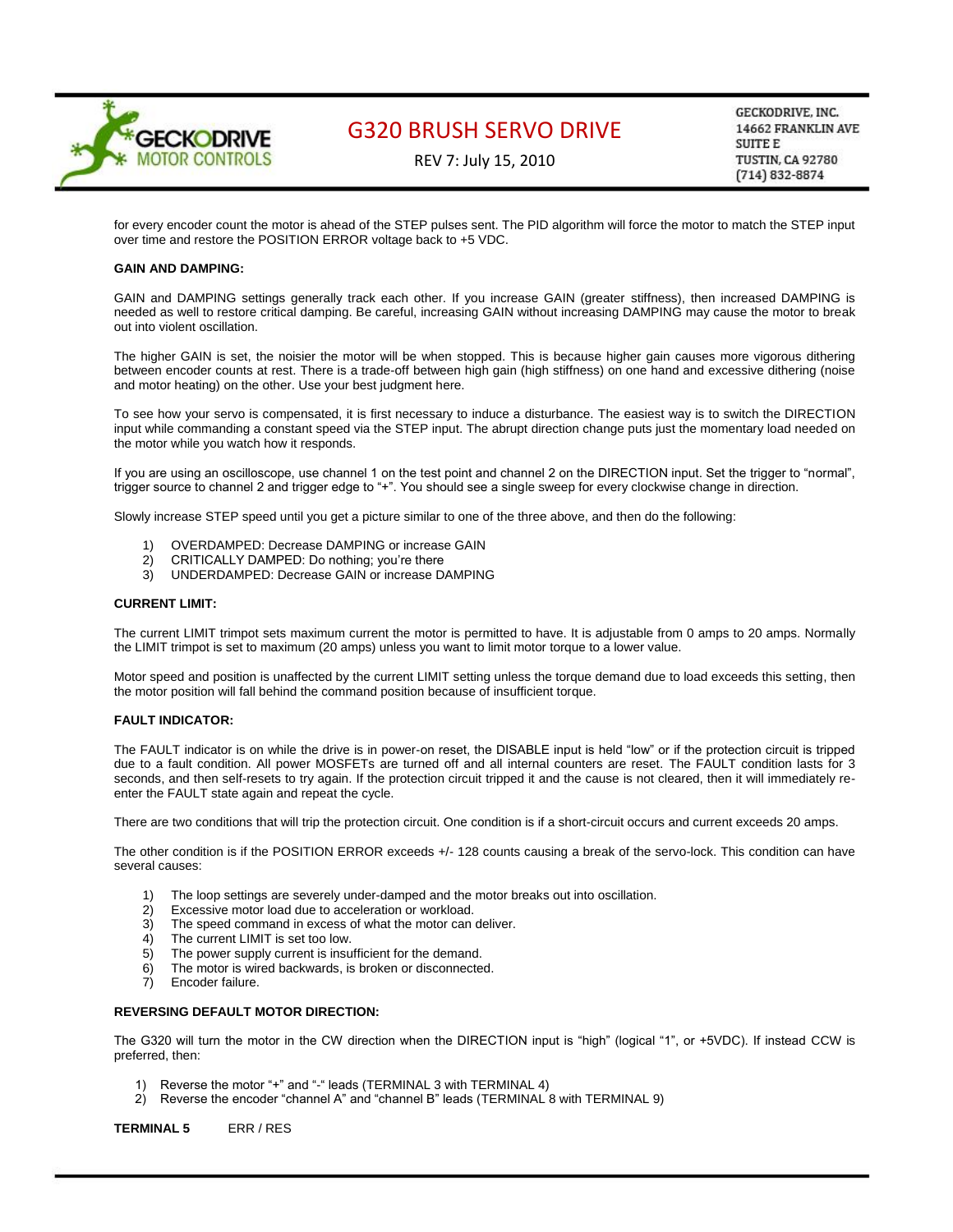

REV 7: July 15, 2010

GECKODRIVE, INC. 14662 FRANKLIN AVE **SUITE E** TUSTIN, CA 92780  $(714) 832 - 8874$ 

This terminal functions as an ERROR output and as a RESET input. Because this terminal functions as both an input and an output, some detailed description is necessary.

When first testing the G320, ERR/RES (term. 5) was connected to ENC+ (term. 7). It can be left that way if it is not necessary to read the state of the ERROR output. Otherwise, the following details are important.

The ERROR output is latched in the "ERROR" state (term.  $5 = "0"$ ) by the power-on reset circuitry in the G320. It will stay in this state indefinitely until it is cleared by applying +5V to this terminal for at least 5 seconds.

The voltage on this terminal is +5VDC when the G320 is functioning normally. The voltage on this terminal goes to 0VDC whenever the FAULT indicator is lit. This output can be used to signal your controller that an error has occurred.



The above circuit shows how to implement an external switch to clear an ERROR condition and RESET the G320, while still being able to read the state of the drive. It also includes an optional FAULT LED circuit if a remote indication of the state of the G320 is desired.

Normally when the G320 is first powered up, it will be necessary to push the momentary switch to START for 5 seconds. This will clear the power-on reset condition and extinguish the FAULT LED. The motor will then be enabled and the drive will begin to operate.

If at anytime after that a condition occurs that causes the G320 to "fault out", such as not being able to complete a step command, the ERR/RES terminal will go to "0", signaling the computer an error has occurred. This will require the operator to correct the problem that caused the fault and then push the switch to "START" for 5 seconds to re-enable the G320.

At anytime the operator can push the switch to the "STOP" position to immediately halt the G320 drive. Anytime the G320 is in the "FAULT" state (FAULT LED lit), all switching action stops and the motor freewheels and is unpowered. This will light the "FAULT" light.